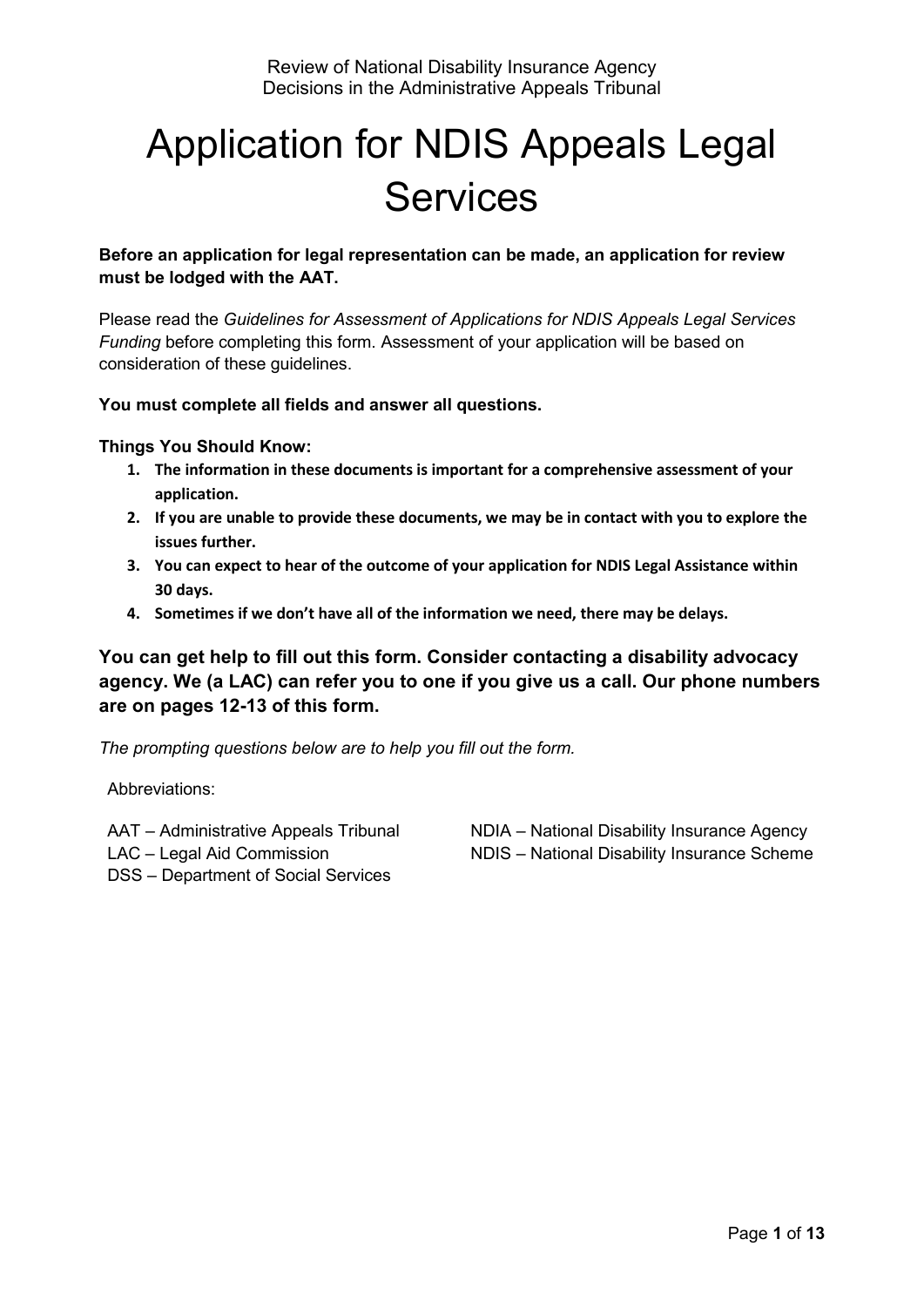| SECTION A - APPLICANT DETAILS - The applicant is the person who is affected by the<br>NDIA decision e.g. the person who is the NDIS participant or applicant to the NDIS. |                |        |  |  |
|---------------------------------------------------------------------------------------------------------------------------------------------------------------------------|----------------|--------|--|--|
| Surname:                                                                                                                                                                  |                |        |  |  |
| Given name:                                                                                                                                                               |                |        |  |  |
| Gender:                                                                                                                                                                   | Date of birth: |        |  |  |
| Address:                                                                                                                                                                  |                | State: |  |  |
| Email:                                                                                                                                                                    | Telephone:     |        |  |  |
| Preferred method of correspondence (email or post):                                                                                                                       |                |        |  |  |
| Do you need an interpreter?                                                                                                                                               | Language:      |        |  |  |
| Date application for review lodged with AAT:                                                                                                                              |                |        |  |  |
| AAT File Number (if known):                                                                                                                                               |                |        |  |  |
| Any dates set by the AAT (e.g. conference dates):                                                                                                                         |                |        |  |  |
| Advocacy or support agency client reference number (if applicable):                                                                                                       |                |        |  |  |
| NDIS Appeals Support Person/Disability Advocate details (if applicable)                                                                                                   |                |        |  |  |
| Name:                                                                                                                                                                     | Organisation:  |        |  |  |
| Email:                                                                                                                                                                    | Telephone:     |        |  |  |
| Do you consent to us discussing your application with your advocate?                                                                                                      |                |        |  |  |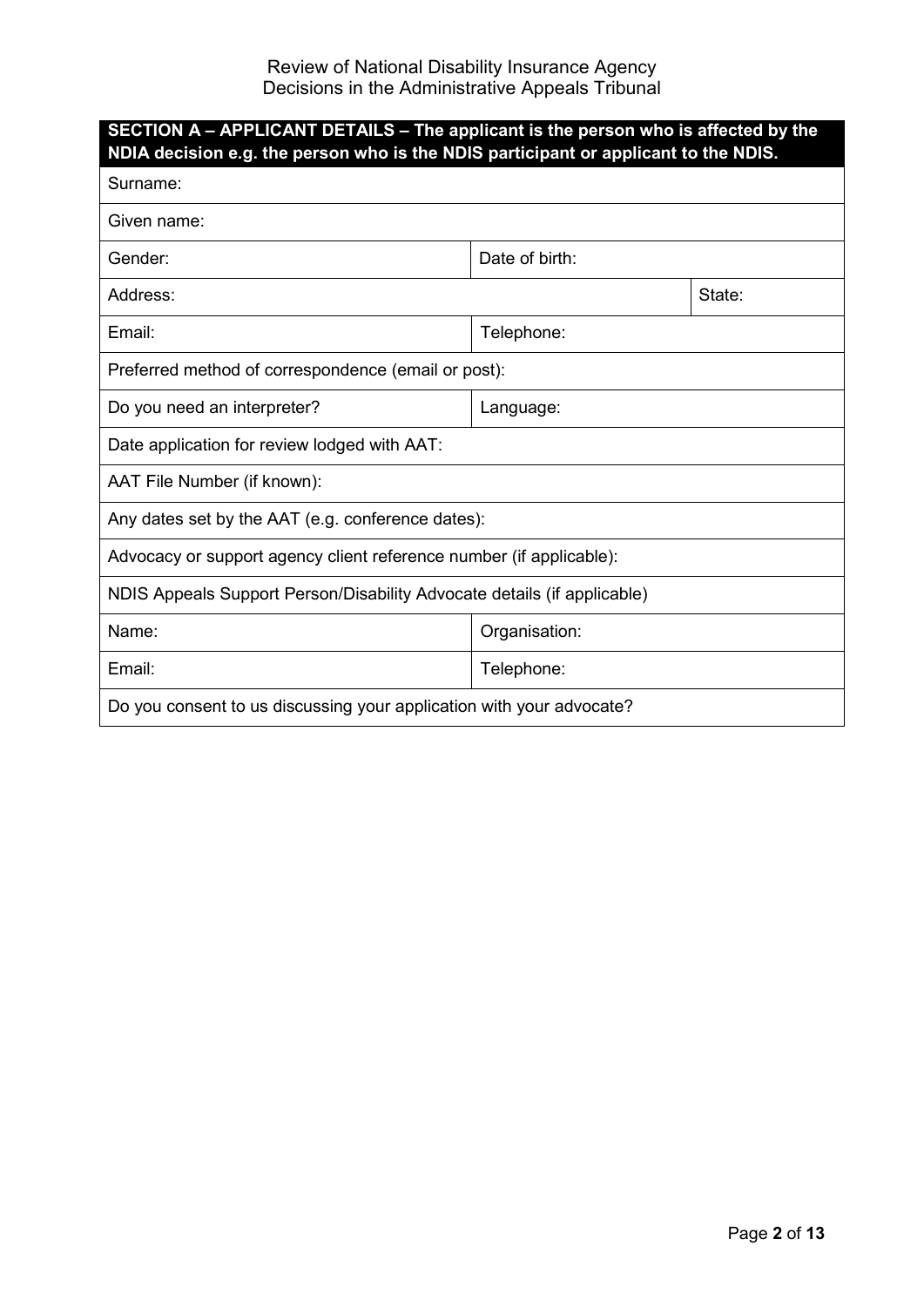| What is the nature of your disability? (Tick one or more boxes) If you are completing this form on                                                   |
|------------------------------------------------------------------------------------------------------------------------------------------------------|
| behalf of a person with disability e.g. child, what is the nature of their disability?                                                               |
| <b>Acquired Brain Injury</b>                                                                                                                         |
| Autism Spectrum Disorder                                                                                                                             |
| <b>Developmental Delay</b><br>Ш                                                                                                                      |
| $\Box$ Intellectual Disability                                                                                                                       |
| $\Box$ Neurological Disability                                                                                                                       |
| <b>Physical Disability</b><br>ш                                                                                                                      |
| Psychiatric Disability including Mental Illness<br>$\Box$                                                                                            |
| Sensory and/or Speech<br>$\Box$                                                                                                                      |
| $\Box$ Learning / ADD                                                                                                                                |
|                                                                                                                                                      |
|                                                                                                                                                      |
| If applicable please list your disability diagnosis/es and/or condition/s below:                                                                     |
| 1.                                                                                                                                                   |
| 2.                                                                                                                                                   |
| 3.                                                                                                                                                   |
| 4.                                                                                                                                                   |
| 5.                                                                                                                                                   |
| Is there anything we should know about how you want us to communicate with you? E.g. via<br>email, need for a translator, preference for gender etc. |
|                                                                                                                                                      |
|                                                                                                                                                      |
|                                                                                                                                                      |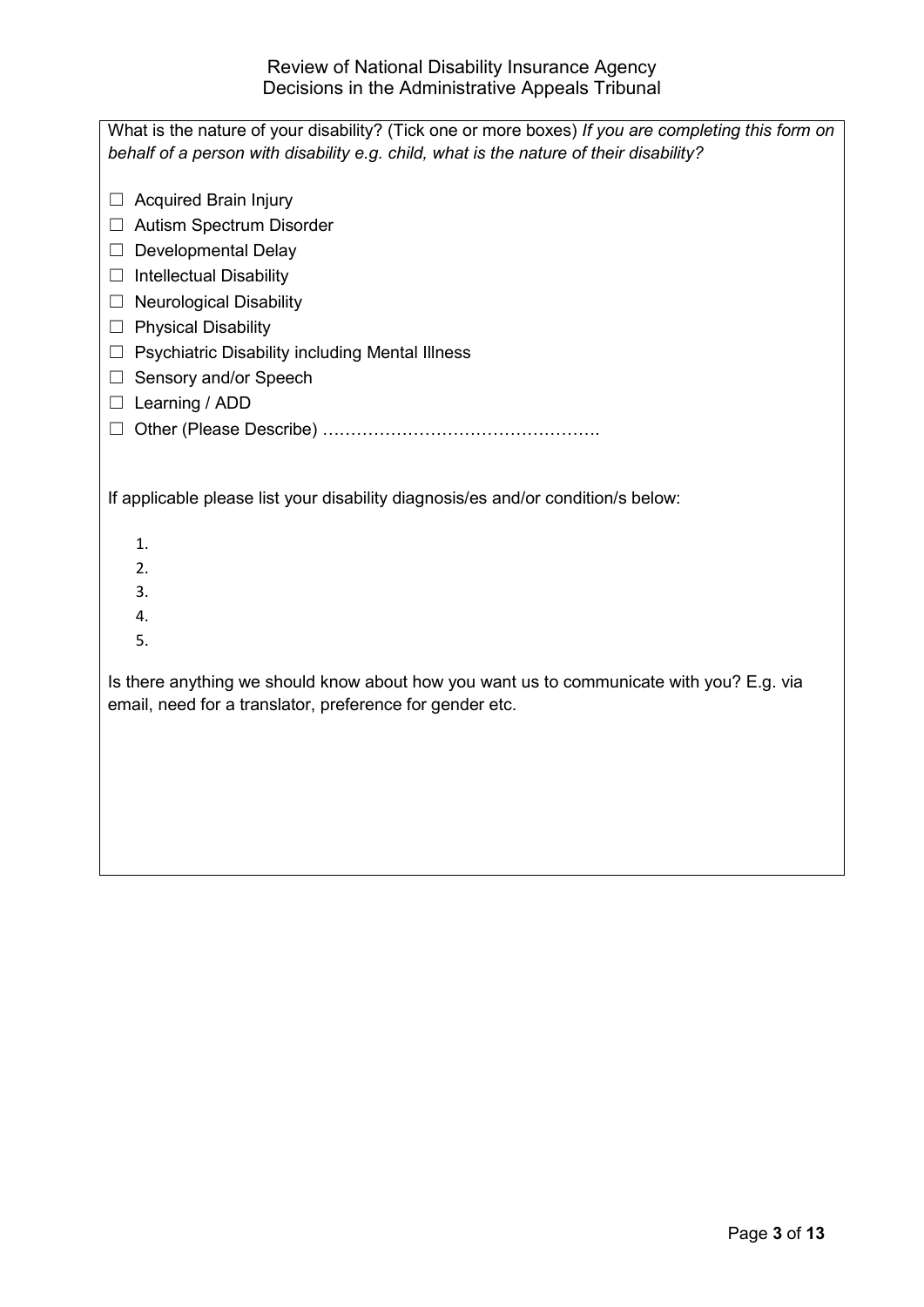## **SECTION B – THE NDIA DECISION YOU WANT REVIEWED IN THE AAT**

**1a. What is the NDIA decision you disagree with about?**

- ☐ ACCESSING THE NDIS e.g. NDIS Access Request denied
- ☐ YOUR NDIS PLAN e.g. Types and levels of supports in your plan
- ☐ OTHER e.g. jurisdiction *(i.e. whether the Tribunal has the power to review the decision you disagree with) Please explain:*

**1b. Briefly describe the NDIA decision that you disagree with. Please attach a copy of the NDIA access request decision or plan in dispute** *(e.g. NDIS access request denied, or not enough funding for therapy)*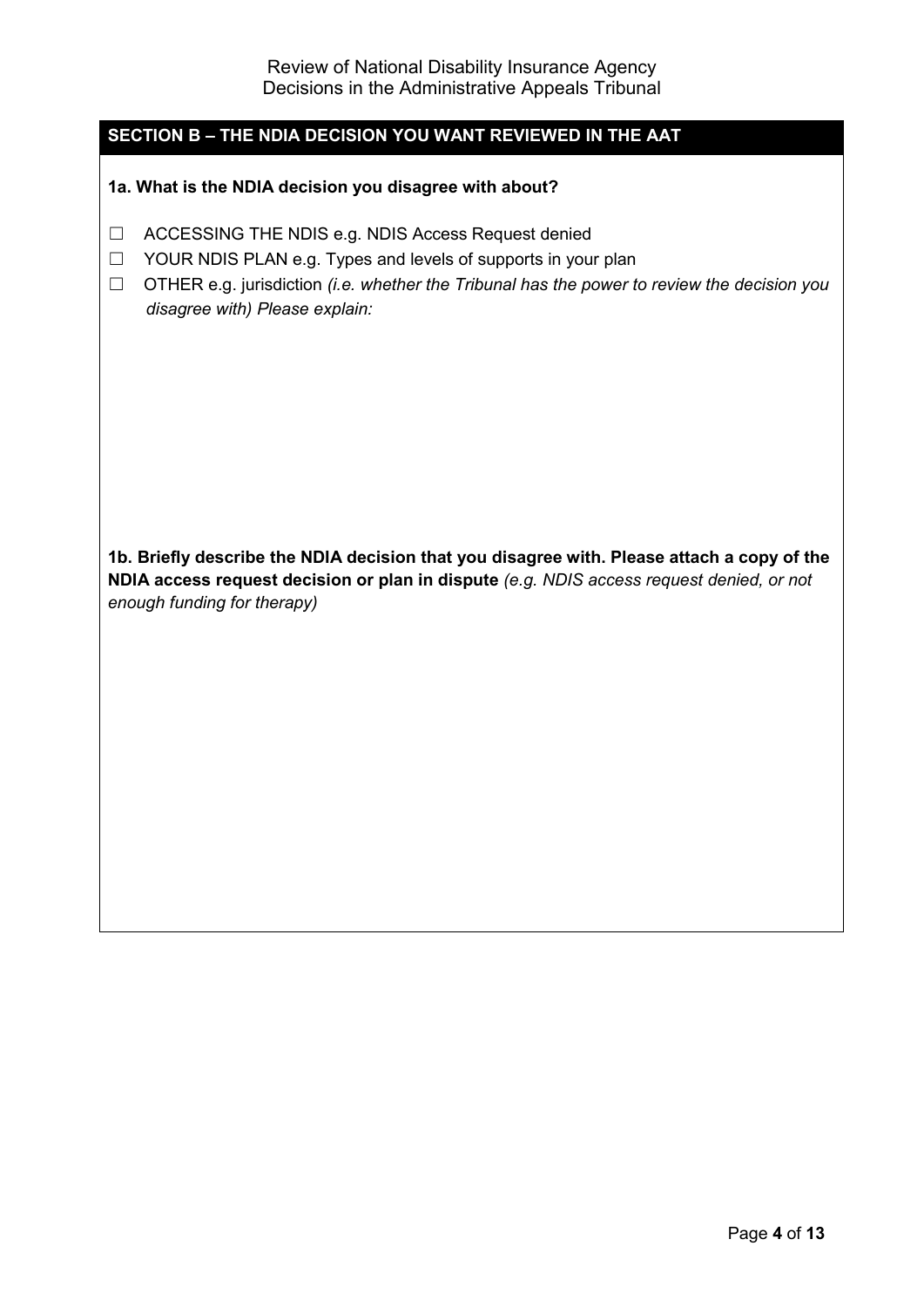| 2a. Have you asked the NDIA for an internal review of the decision that you disagree<br>with?                                                                                                                                                                        |  |  |  |
|----------------------------------------------------------------------------------------------------------------------------------------------------------------------------------------------------------------------------------------------------------------------|--|--|--|
| Note – Internal Reviews can be known as 'Review of A Reviewable Decision' and 'Section<br>100(2) Reviews'                                                                                                                                                            |  |  |  |
|                                                                                                                                                                                                                                                                      |  |  |  |
| $\Box$ No: Please explain why not and attach any relevant documents (e.g. you requested an<br>unscheduled plan review due to a change in circumstances, which the NDIA did not conduct<br>within 14 days, so an internal review of this was automatically commenced) |  |  |  |
|                                                                                                                                                                                                                                                                      |  |  |  |
|                                                                                                                                                                                                                                                                      |  |  |  |
| 2a.i How did you ask for a review?                                                                                                                                                                                                                                   |  |  |  |
| $\Box$ Over the phone<br>$\Box$ By email<br>$\Box$ Using the NDIS Review of a Reviewable Decision Form                                                                                                                                                               |  |  |  |
| 2.a.ii Do you have a copy of your request for review e.g. the form, an email or a transcript<br>of your phone call?                                                                                                                                                  |  |  |  |
| $\Box$ Yes (please provide a copy)                                                                                                                                                                                                                                   |  |  |  |
| $\Box$ No: Please explain why not and attach any relevant documents (e.g. maybe you weren't<br>aware that you could request a copy of the transcript of your phone review request)                                                                                   |  |  |  |
|                                                                                                                                                                                                                                                                      |  |  |  |
|                                                                                                                                                                                                                                                                      |  |  |  |
| 2b. Have you received an internal review decision from the NDIA? (This is a letter<br>addressed to you that describes the NDIA's decision in response to your internal review)                                                                                       |  |  |  |
|                                                                                                                                                                                                                                                                      |  |  |  |
| <b>No</b>                                                                                                                                                                                                                                                            |  |  |  |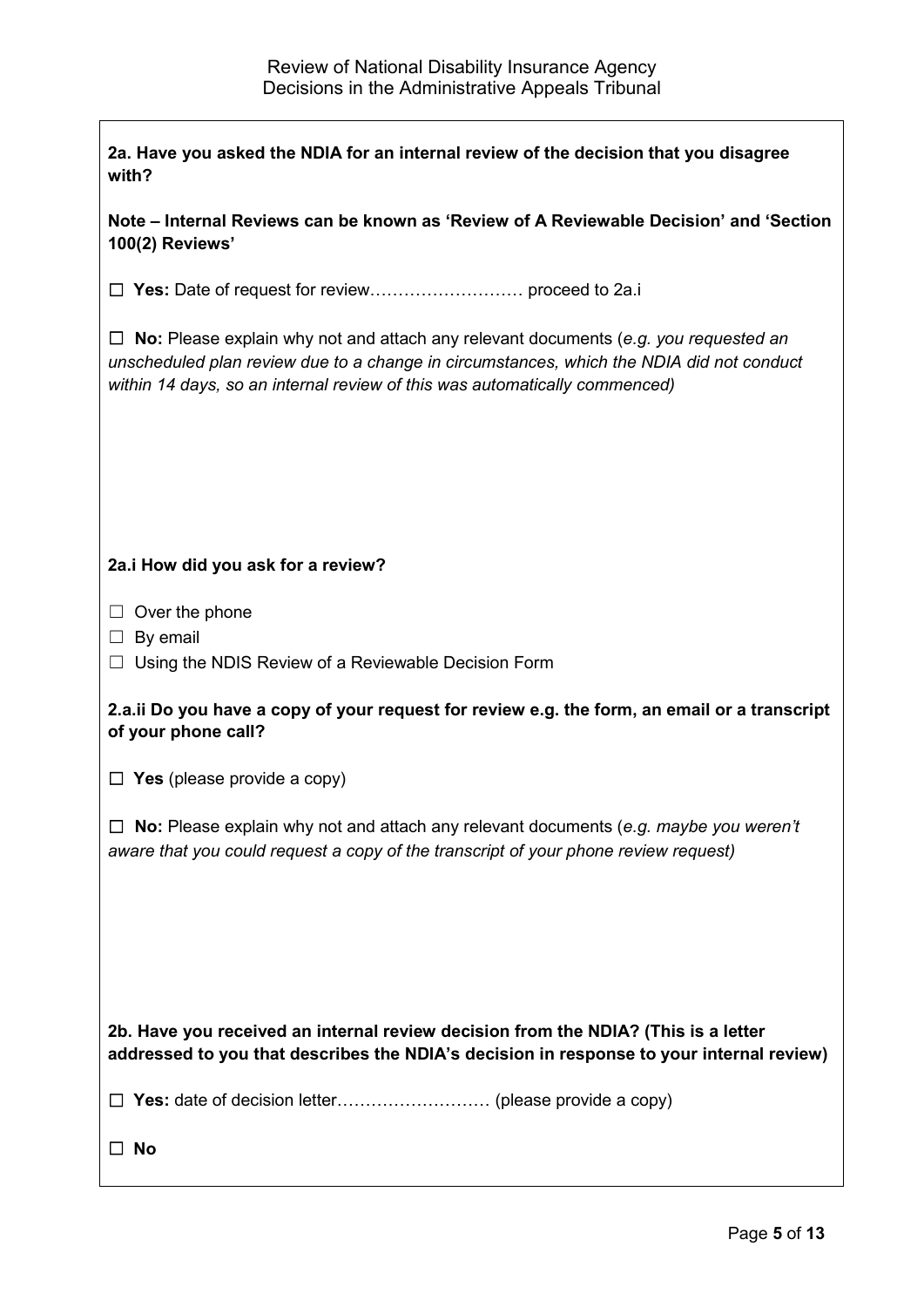## **3. Briefly describe why you do not agree with the NDIA decision and the reasons outlined in the internal review decision letter:**

*E.g. They didn't consider a particular report or piece of evidence you provided.*

**4. What outcome are you seeking from the Tribunal? Please attach a copy of your AAT application.** *(Provide specific details including the nature, quantity and cost of any additional supports you may be seeking).*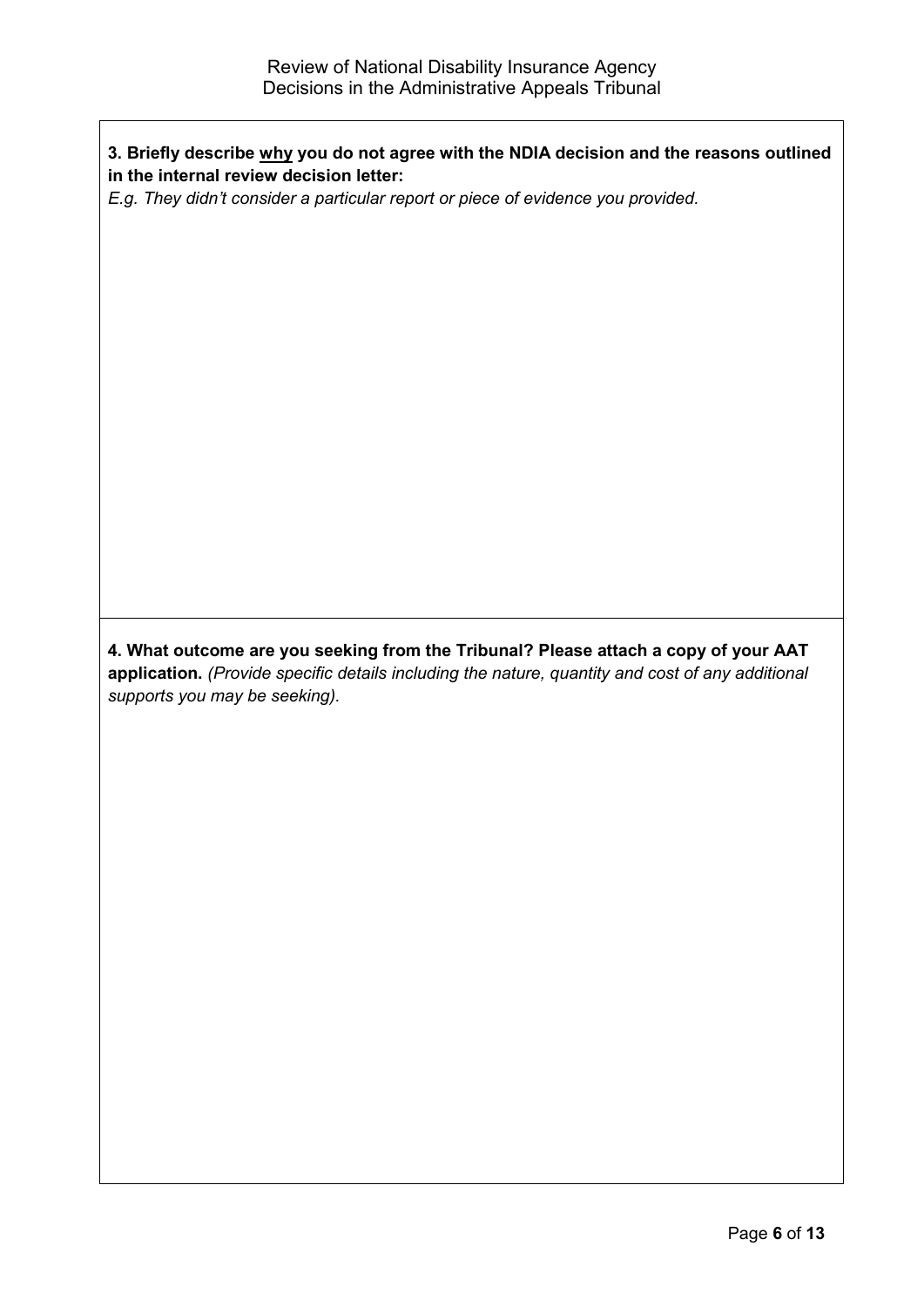| 5. What other additional information or documentation do you have that supports the<br>outcomes you are seeking from the Tribunal? Please list and attach<br>E.g. New medical or assessment reports.                                                                                                                                                                                                                                                                                 |
|--------------------------------------------------------------------------------------------------------------------------------------------------------------------------------------------------------------------------------------------------------------------------------------------------------------------------------------------------------------------------------------------------------------------------------------------------------------------------------------|
| 6a. T-Documents are a compilation of documents about you that the NDIA stores. When<br>you apply to the AAT for a review, the NDIA is required to give you a copy of your<br>T-Documents so you have access to all of the information that may be discussed at the<br>AAT. Have you received a copy of the T-Documents from the AAT or the NDIA?<br>$\Box$ Yes (please provide a copy if possible)<br>$\Box$ No                                                                      |
| 6b. The Early Resolution team is part of the NDIS. When you apply to the AAT, the NDIS<br>Early Resolution team is notified in case your matter is able to be resolved by the NDIS<br>before the AAT gets involved. Have you been contacted by the NDIS Early Resolution<br>team to discuss your case?<br>$\square$ No<br>$\Box$ Yes: Please summarise any outcomes including any offers to settle your case or any<br>additional information provided to the Early Resolution Team: |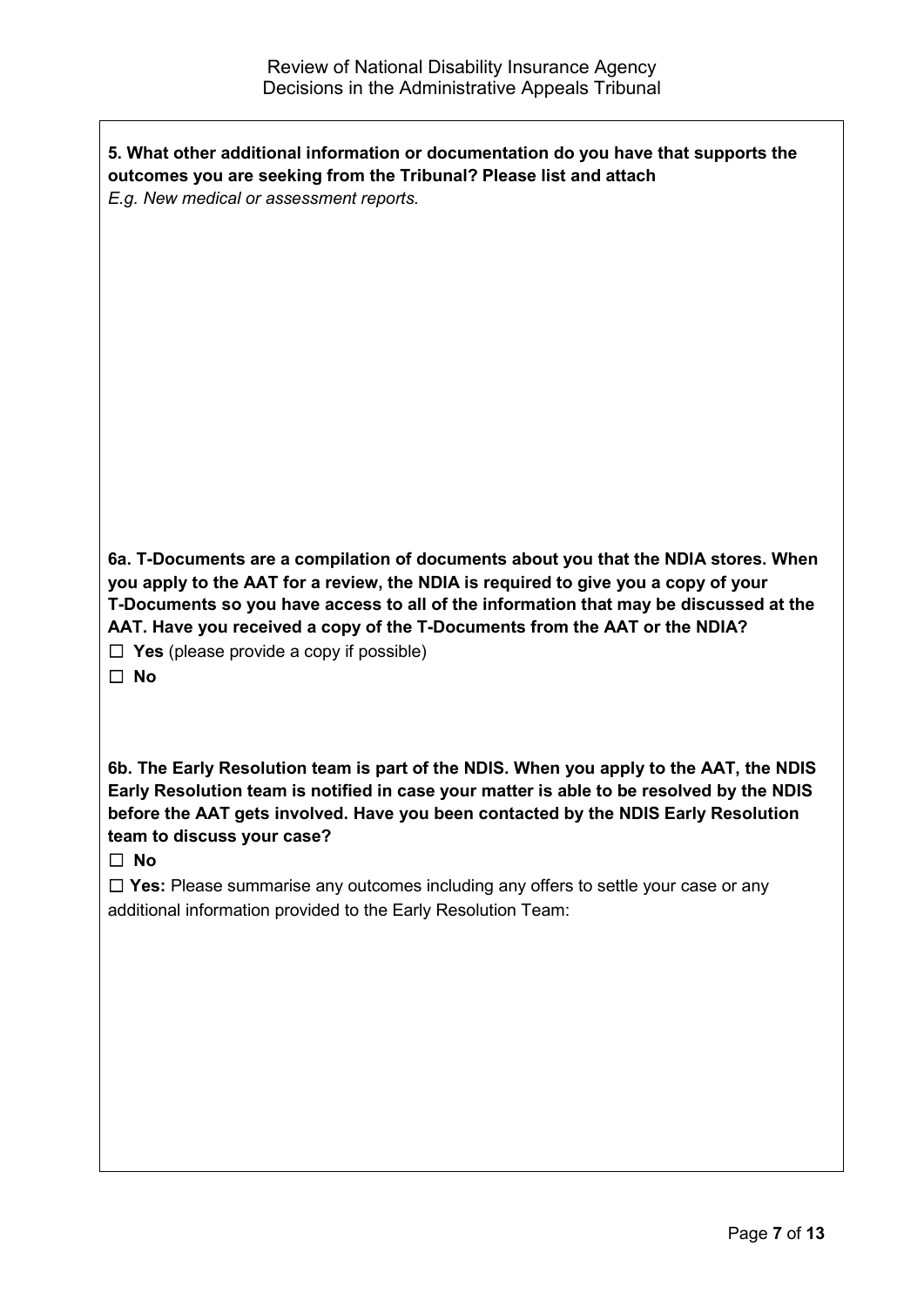|                                           |                                                                                     | □ No: Provide any future case conference dates  Proceed to question & |
|-------------------------------------------|-------------------------------------------------------------------------------------|-----------------------------------------------------------------------|
|                                           |                                                                                     |                                                                       |
|                                           | the case conference and/or any other relevant information discussed during the case |                                                                       |
| conference)                               |                                                                                     |                                                                       |
|                                           |                                                                                     |                                                                       |
|                                           |                                                                                     |                                                                       |
|                                           |                                                                                     |                                                                       |
|                                           |                                                                                     |                                                                       |
|                                           |                                                                                     |                                                                       |
|                                           |                                                                                     |                                                                       |
|                                           |                                                                                     |                                                                       |
|                                           |                                                                                     |                                                                       |
|                                           |                                                                                     |                                                                       |
|                                           |                                                                                     |                                                                       |
|                                           |                                                                                     |                                                                       |
|                                           |                                                                                     |                                                                       |
|                                           |                                                                                     |                                                                       |
|                                           |                                                                                     |                                                                       |
|                                           |                                                                                     |                                                                       |
|                                           |                                                                                     |                                                                       |
|                                           |                                                                                     |                                                                       |
|                                           |                                                                                     |                                                                       |
|                                           |                                                                                     |                                                                       |
|                                           |                                                                                     |                                                                       |
|                                           |                                                                                     |                                                                       |
|                                           |                                                                                     |                                                                       |
|                                           |                                                                                     |                                                                       |
|                                           |                                                                                     |                                                                       |
|                                           |                                                                                     |                                                                       |
|                                           |                                                                                     |                                                                       |
|                                           |                                                                                     |                                                                       |
| 7b. Has the AAT issued:                   |                                                                                     |                                                                       |
| A Case Plan?<br><b>No</b><br>$\perp$      | $\Box$                                                                              |                                                                       |
| <b>Directions?</b><br><b>No</b><br>$\Box$ | Yes: Please provide a copy                                                          |                                                                       |
|                                           | Yes: Please provide a copy<br>$\Box$                                                |                                                                       |
| A Listing Notice? □ No                    | $\Box$ Yes: Please provide a copy                                                   |                                                                       |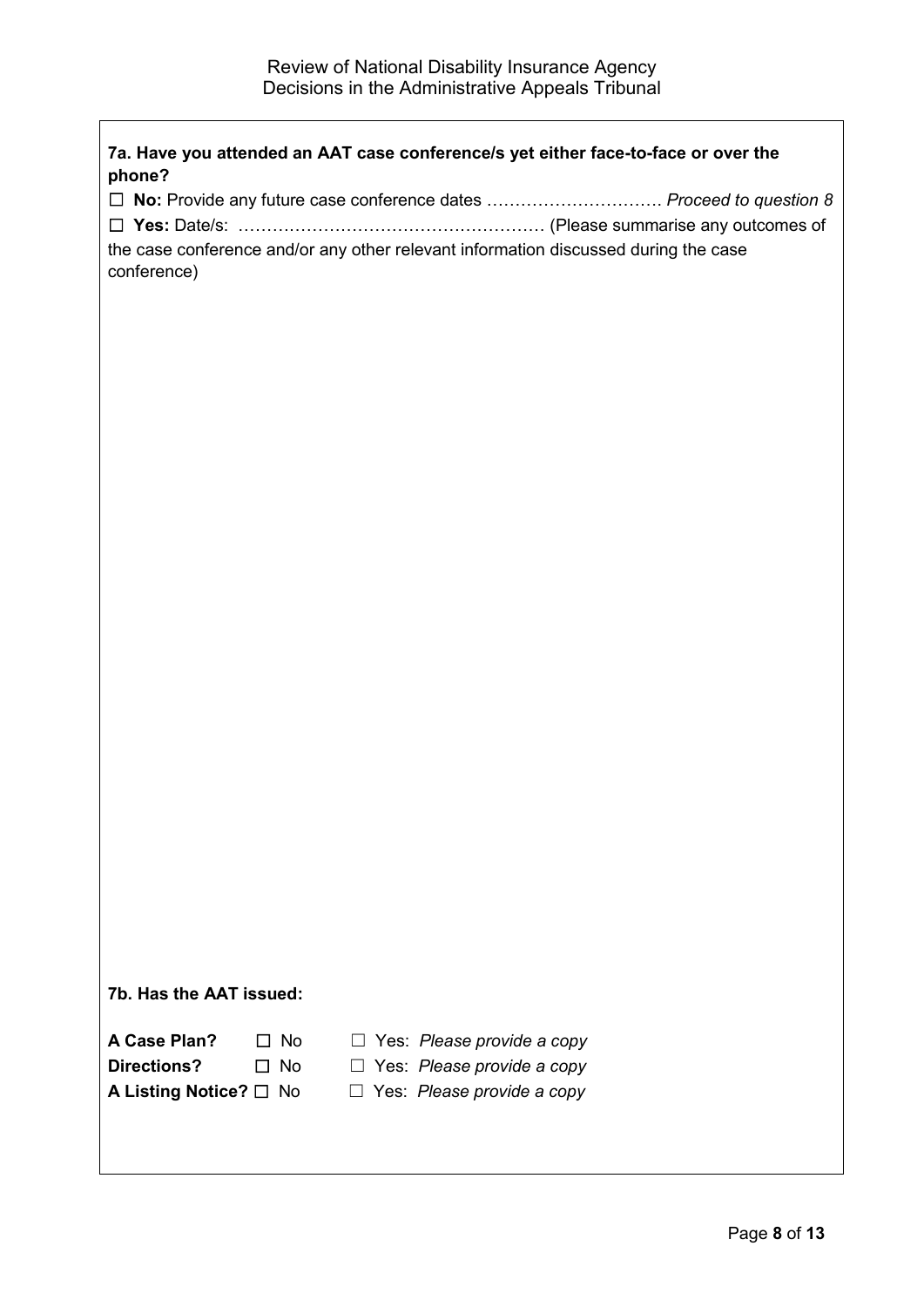## **SECTION C – REASONS FOR APPLICATION FOR NDIS APPEALS LEGAL ASSISTANCE**

#### **8. Are you experiencing any issues or circumstances in addition to your NDIS issues that would affect your ability to represent yourself in the AAT appeal?**

These may be things like home circumstances, living arrangements, language barriers, geographical location or availability of helpful people like friends or family.

☐ **No**

☐ **Yes:** *Please provide a brief summary:*

#### **9. Are there any other deadlines, important dates, risk or important issues you would like us to know about?**

☐ **No**

☐ **Yes:** *Please provide a brief summary:*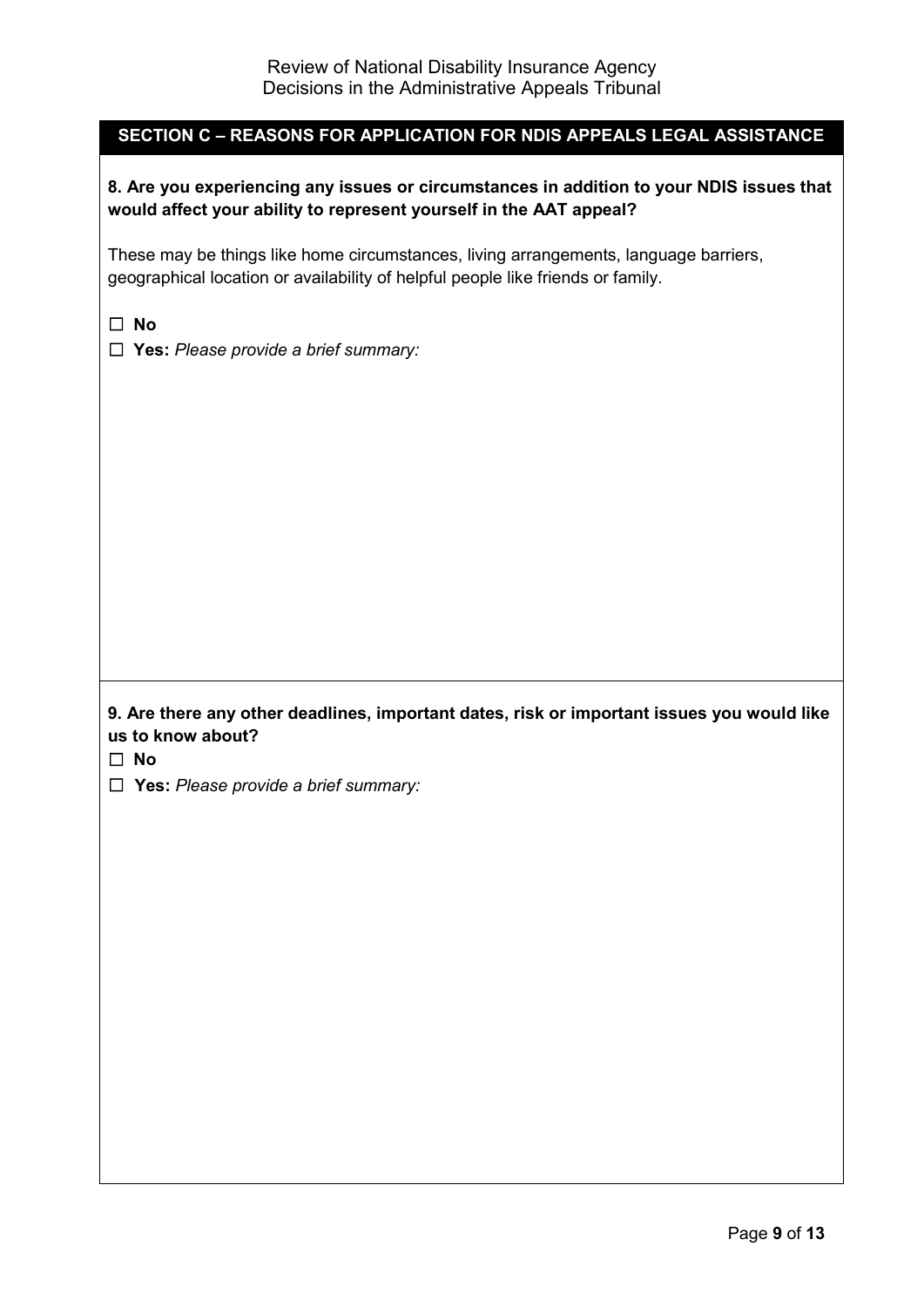# **SECTION D – CHECKLIST**

Let's reflect on all of the information you've provided us and make sure we have everything we need in order to assess your application for NDIS Legal Services. Use this list to consider whether you've completed all the requirements.

| 1. Have I completed all the sections in the form?                                                                           | YES / NO |
|-----------------------------------------------------------------------------------------------------------------------------|----------|
| 2. Have I attached a copy of the NDIA access decision or NDIS<br>plan in dispute? (see Question 1b)                         | YES / NO |
| 3. Have I attached a copy of my application for an NDIA internal<br>review with supporting documents? (see question 2.a.ii) | YES / NO |
| 4. Have I attached a copy of the NDIA internal review decision?<br>(see question 2b)                                        | YES / NO |
| 5. Have I attached a copy of my AAT application? (see question 4)                                                           | YES / NO |
| 6. Have I attached a copy of my T-Documents? (if applicable $-$ see<br>question 6a)                                         | YES / NO |
| 7. Have I attached a copy of any AAT Case Plans or Directions?<br>(if applicable, see question 7b)                          | YES / NO |
| 8. Have I attached a copy of any other supporting documentation?                                                            | YES / NO |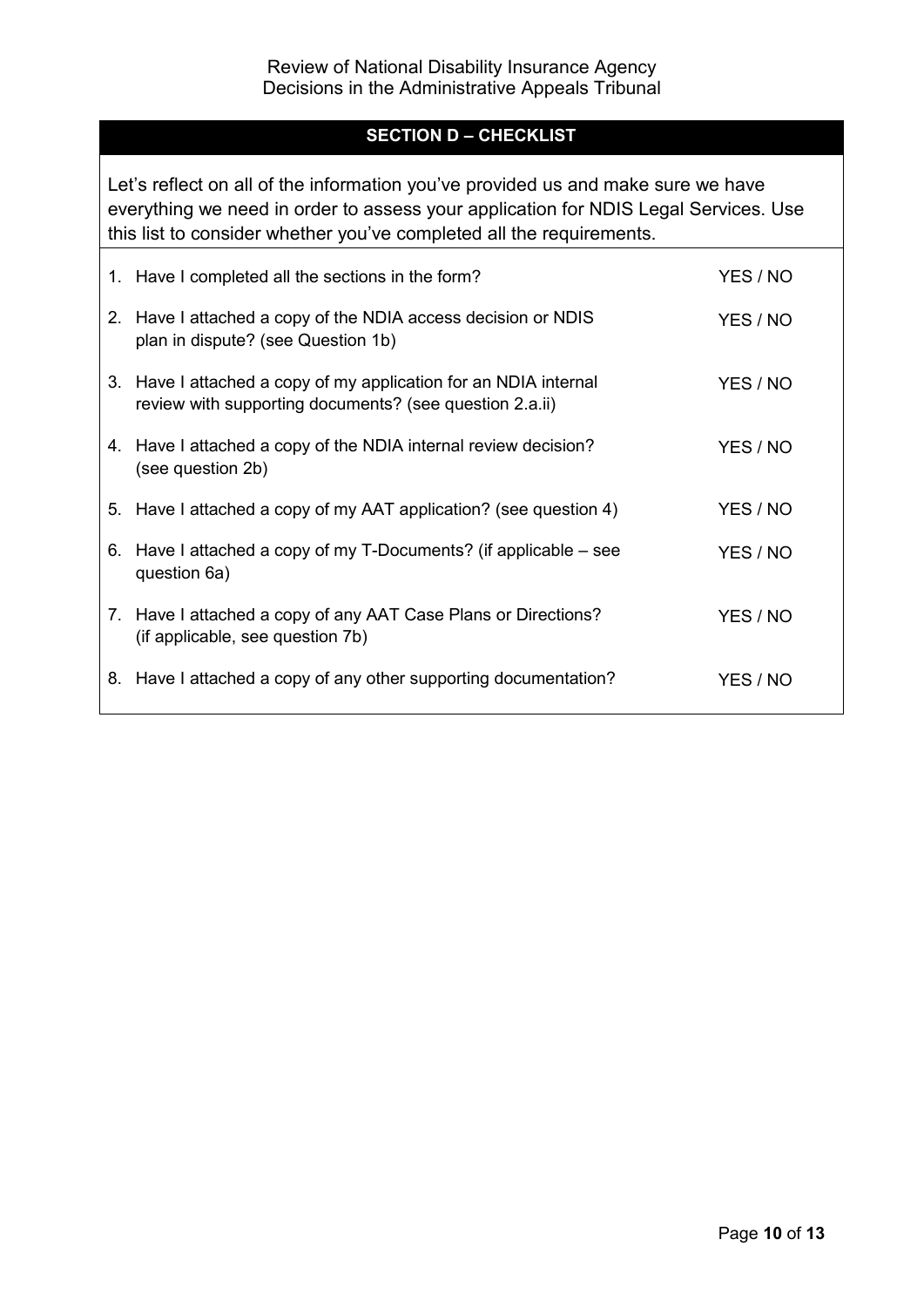# **SECTION E – ACKNOWLEDGEMENT AND CONSENT**

#### **AAT applicant consent**

I

**OR**

I am authorised to provide consent on behalf of

acknowledge that I have read or understood the information provided in this referral form and give consent for:

\_\_\_\_\_\_\_\_\_\_\_\_\_\_\_\_\_\_\_\_\_\_\_\_\_\_\_\_\_\_\_\_\_\_\_\_\_\_\_\_\_\_\_\_\_\_\_\_\_\_\_\_\_\_\_\_\_\_\_\_\_\_\_\_\_\_\_\_\_\_\_\_\_\_

\_\_\_\_\_\_\_\_\_\_\_\_\_\_\_\_\_\_\_\_\_\_\_\_\_\_\_\_\_\_\_\_\_\_\_\_\_\_\_\_\_\_\_\_\_\_\_\_\_\_\_\_\_\_\_\_\_\_\_\_\_\_\_\_\_\_\_\_\_\_\_\_\_\_

- LAC to collect and use information as described in this referral form;
- LAC to provide a copy of this referral form (including this acknowledgement and consent and any accompanying documentation) to DSS;
- NDIA to disclose to LAC information relevant to this referral that is held in the records of NDIA; and
- LAC to use this information for the purpose of sharing information with other NDIS Appeals providers to ensure consistency and for quality assurance,

for the purposes described in this referral form.

Signature:

Printed name: \_\_\_\_\_\_\_\_\_\_\_\_\_\_\_\_\_\_\_\_\_\_\_\_\_\_\_\_\_\_\_\_\_\_\_\_\_\_\_\_\_\_\_\_ Date: \_\_\_\_\_\_\_\_\_\_\_

Relationship to applicant: (if authorised to consent on behalf of another person)

\_\_\_\_\_\_\_\_\_\_\_\_\_\_\_\_\_\_\_\_\_\_\_\_\_\_\_\_\_\_\_\_\_\_\_\_\_\_\_\_\_\_\_\_\_\_\_\_\_\_\_\_\_\_\_\_\_\_\_\_\_\_\_\_\_\_\_\_\_\_\_\_\_\_

\_\_\_\_\_\_\_\_\_\_\_\_\_\_\_\_\_\_\_\_\_\_\_\_\_\_\_\_\_\_\_\_\_\_\_\_\_\_\_\_\_\_\_\_\_\_\_\_\_\_\_\_\_\_\_\_\_\_\_\_\_\_\_\_\_\_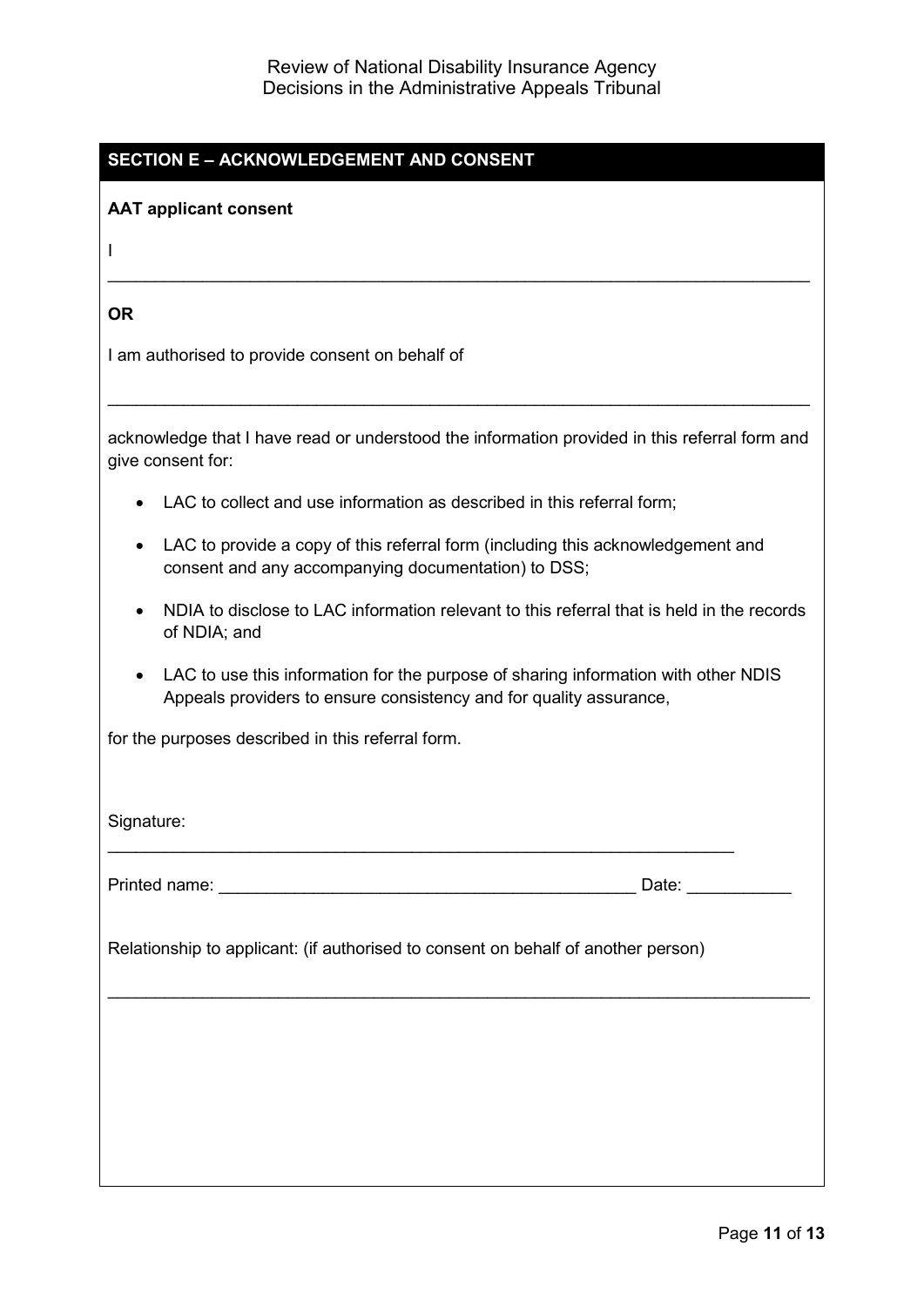## **SECTION F – SUBMIT REFERRAL**

APPLICATIONS can be submitted to the following Legal Aid Commissions by email or by post to:

Legal Aid NSW Government Law/NDIS (02) 9219 5790 [NDISapplications@legalaid.nsw.gov.au](mailto:NDISapplications@legalaid.nsw.gov.au) PO Box K847 Haymarket NSW 1238

Victoria Legal Aid Assignments Family and Civil (03) 9269 0600 [ndis@vla.vic.gov.au](mailto:ndis@vla.vic.gov.au) GPO Box 4380 Melbourne VIC 3001

#### Legal Services Commission of South Australia

(08) 8111 5570 [lsc.ndisgrants@lsc.sa.gov.au](mailto:lsc.ndisgrants@lsc.sa.gov.au) GPO Box 1718 Adelaide SA 5001

#### Legal Aid Commission of Tasmania 1300 366 611 (03) 6236 3800

[ndis@legalaid.tas.gov.au](mailto:ndis@legalaid.tas.gov.au) GPO Box 1422 Hobart TAS 7001

#### Legal Aid Western Australia 1300 650 579 [ndis@legalaid.wa.gov.au](mailto:ndis@legalaid.wa.gov.au) PO Box L916 Perth WA 6842

# Legal Aid ACT (02) 6243 3411 [Client.services@legalaidact.org.au](mailto:Client.services@legalaidact.org.au) GPO Box 512 Canberra ACT 2601

Northern Territory Legal Aid Commission 1800 019 343 [info@ntlac.nt.gov.au](mailto:info@ntlac.nt.gov.au) Locked Bag 11 Darwin NT 0801